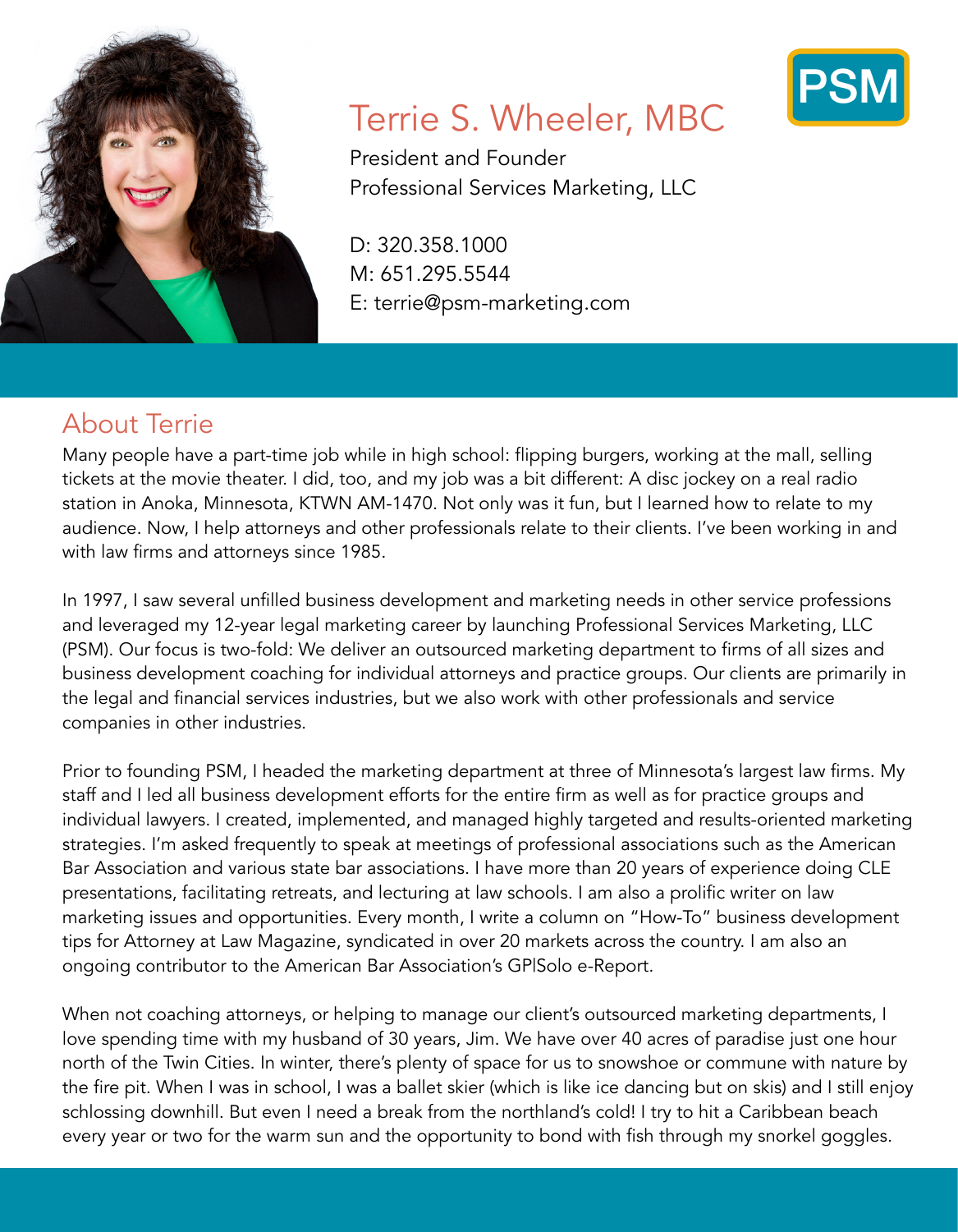### **Education**

- Master of Arts Degree, *summa cum laude*, Business Communications, Graduate School of Business, University of St. Thomas, St. Paul, Minnesota
- Master of Arts Certificate in Public Relations, University of St. Thomas, St. Paul, Minnesota
- Bachelor of Arts Degree, *magna cum laude*, Organizational Management and Communications, Concordia University in St. Paul, Minnesota

## Author and Professional Speaker

Terrie is a sought after [public speaker](https://www.psm-marketing.com/resources/presentations/) with over 20 years of CLE presentations, retreat facilitation, and law school lecturing experience.

- Marketing Columnist for the American Bar Association: Terrie is a regular contributor to the American Bar Association's Small Firm and Solo Practice publication, Small | Solo e-Report. Terrie's ABA articles can be found [here >](https://www.psm-marketing.com/resources/publications/)
- Nationally Syndicated Columnist for Attorney at Law Magazine: Her articles are published in 22 markets across the country.

*"It invigorates me to see quantifiable results from our work with clients. It is so rewarding to help clients meet – and in many cases exceed – their revenue goals. At PSM we have a philosophy we stick to: strategy before tactics. It works every time!" -Terrie*

## Recent Articles:

- [Thinking of Leaving Your Law Firm? Don't Jump Too Fast,](https://www.psm-marketing.com/wp-content/uploads/2018/03/Thinking-of-Leaving-Your-Law-Firm-Dont-Jump-Too-Fast-Terrie-Wheeler-2018-1.pdf) AAL, March 2018
- [Talented Women Leaving the Law: Could Marketing Demands Play a Role?,](https://www.psm-marketing.com/wp-content/uploads/2018/02/Talented-Women-Leaving-the-Law-Terrie-Wheeler-February-2018-AAL.pdf) AAL, February 2018
- [Overcoming the Isolation of Being a Solo Practitioner,](https://issuu.com/sandiegoattorneyjournal/docs/aj-sd_jan18_v173_full_digital/26) Attorney Journal, San Diego, January 2018
- [Attorneys: Finding Your Bliss, and Why Does "Why" Matter?,](https://www.psm-marketing.com/wp-content/uploads/2018/01/Terrie-Wheeler-2018-Finding-Your-Bliss-and-Why-Does-Why-Matter.pdf) AAL, January 2018
- [Fast Track Your 2018 Marketing Efforts: Simple And Effective Tips You Can Do In December,](https://www.psm-marketing.com/wp-content/uploads/2017/12/Fast-Track-Your-2018-Marketing-Plan.pdf) AAL, December 2017
- [Looking Back to See Ahead: Trends in Law Firm Marketing,](https://www.psm-marketing.com/wp-content/uploads/2017/11/Terrie-Wheeler-Marketing-November-2017-.pdf) AAL, November 2017
- [Why Was That Lawyer Quoted? Tips to Secure Positive Press Coverage,](https://www.psm-marketing.com/wp-content/uploads/2017/10/Wheeler-2017-NO-10-HR.pdf) AAL, October 2017
- [How to Boost Your SEO without Breaking the Bank,](https://www.psm-marketing.com/wp-content/uploads/2017/10/Wheeler-2017-NO-9-HR.pdf) AAL, September 2017
- [How to Create Your 2017 Marketing Plan—Pillar IV: Staying Top-of-Mind with Contacts: Targeted](https://www.americanbar.org/groups/gpsolo/publications/gpsolo_ereport/2017/august_2017/how_create_your_2017_marketing_plan_pillar_iv_staying_top_mind_contacts_targeted_effective_communication_strategies.html)  [and Effective Communication Strategies,](https://www.americanbar.org/groups/gpsolo/publications/gpsolo_ereport/2017/august_2017/how_create_your_2017_marketing_plan_pillar_iv_staying_top_mind_contacts_targeted_effective_communication_strategies.html) American Bar Association, GPSolo eReport, August 2017
- [How Marketing Coaching Can Put You On the Fast Track to Growth,](https://www.psm-marketing.com/wp-content/uploads/2017/08/AAL-MINN-2017-NO-8-page-8-9.pdf) AAL, August 2017
- [How Smart Marketing will make your Sales Efforts Easier,](https://www.psm-marketing.com/wp-content/uploads/2017/08/Wheeler-JULY-2017-HR.pdf) AAL, July 2017
- [Creating Invoices Your Clients Want to Pay,](https://www.psm-marketing.com/wp-content/uploads/2017/08/Wheeler_VOL3NO6-HR-4.pdf) AAL, June 2017
- [The 4 Pillars of Marketing: Use Them to Grow Your Practice,](https://www.psm-marketing.com/wp-content/uploads/2017/05/Wheeler_2017_No5-3_HR-5.pdf) AAL, May 2017
- [If Revenue is Down, Don't Panic: Tips to Get you Back on Track,](http://www.attorneyatlawmagazine.com/twin-cities/revenue-dont-panic-tips-get-back-track/) AAL, April 2017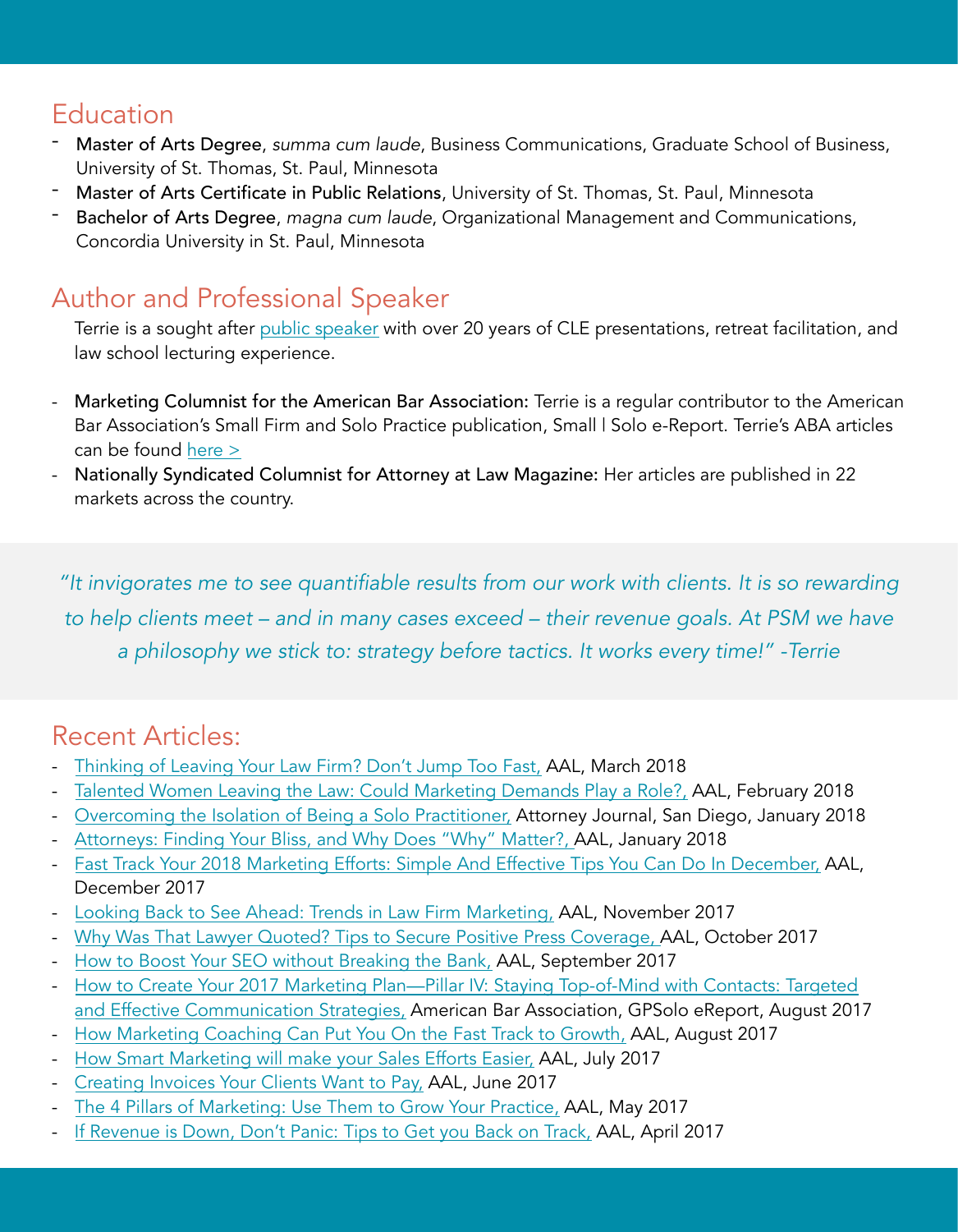## Commitment to Ethics

Terrie is actively involved in helping educate lawyers on the ethics of marketing a law practice. She was named the 2017 Volunteer of the Year by Minnesota Lawyers Professional Responsibility Board. Her involvement includes:

- Vice Chair, Executive Committee, Lawyers Board of Professional Responsibility, May 2016 January 2018
- Chair, District Ethics Committee (DEC), Lawyers Board of Professional Responsibility, January 2016 January 2018
- Minnesota Supreme Court-Appointed Member, Search Committee for the Director, Office of Lawyers Professional Responsibility, 2015 – 2016
- Executive Committee, Board of Directors, Lawyers Board of Professional Responsibility, 2011 January 2018
- Investigator and Screening Committee Member, Hennepin County Bar Association Fourth District Ethics Committee, served for four years
- Past Chair, Minnesota State Bar Association's Marketing and Client Service Section, served for two

*"PSM, and Terrie Wheeler in particular, are responsive, creative, and truly understand*  and then partner with their clients to develop and execute a state-of-the art marketing *and communications strategy, all while being very cost-sensitive." -Employment Law Firm* 

#### Work as an Educator

Being able to help prepare new lawyers for life in private practice motivates and inspires Terrie. She is currently teaching marketing and client service at three law schools:

- University of St. Thomas Law School, Adjunct Faculty Member, presenting marketing and client service programming for third year law students, 2012 – present
- Mitchell Hamline School of Law, Adjunct Faculty Member, The Business of Lawyering course, 2012 – present
- University of St. Thomas Law School, CLE Presenter, created a four-part marketing program on marketing best practices for lawyers, 2014 – 2015 Marquette University Law School, Guest speaker, Ethical Marketing Strategies for New Lawyers, 2014 – present

*"PSM marketing has been a wonderful resource for me in my small solo practice. They helped me to focus my marketing efforts and taught me the best approaches to my business." -Managing Partner, Law Firm*